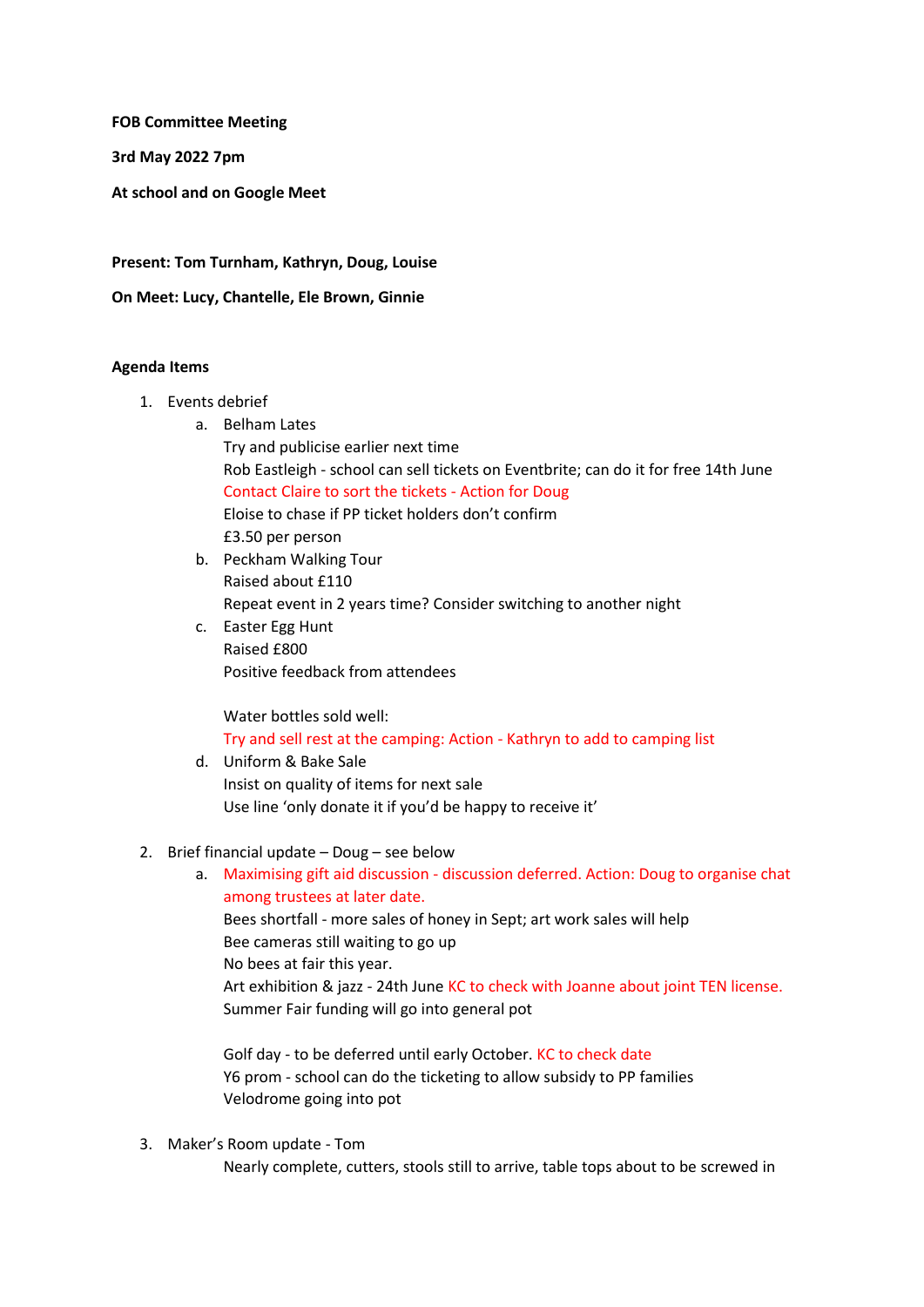Tom to organise FOB funding display for the fair. Doug to sort thermometers to be printed for the fair. Display boards - by entrance and main fair area inside - one on Bellenden

4. Reception playground update – Doug

Planned for 21st May. Suggested to focus on R and Y1 parents for volunteers.

- 5. Upcoming Events/fundraising
	- a. Emergency funding £500 required to support school journey costs KC to draft a Just Giving campaign page - Say who it's for, what it's funding
	- b. Camping first weekend of July error in forecasting discuss funding gap KC to work with organisers on mark ups Rob to do cider at the camping - Lucy to ask Rob re cider
	- c. Year 6 leavers Prom Ginnie/Chantelle to agree spend from FOB Agreed to fund £300 to support the pupil premium ticket sales
	- d. Summer Fair
		- i. Volunteers Update Louise Lucy and Kathryn to discuss smoothie Drinks at the pub after on Wed 18th Reps drinks reminder - Kathryn to email Montpelier; check with Amber about what needed from Neil for fair
		- ii. Kitchen agreed to do tour
	- e. Velodrome Abba & Kathryn tickets being sold now check with them re the cafe open on Sunday
	- f. Bee art workshops will be held the week after the fair
	- g. STEM talks Tom and Doug to update Rob Eastman scheduled for the 14th June.
	- h. Gardening sessions in June & July KC ask them to do it Saturday afternoon instead Request for window boxes outside head's and Sue b's office: £130 -£150 Agreed to fund from Lane Funds
	- i. Reception drinks June need helpers for selling uniform & drinks 23rd June - school needs to publicise it better Sell water bottles Committee to organise production of more water bottles Art exhibition - KC to follow up with Joanne on join TEN license to combine 23rd and 24th
	- j. Secondary school chat for Y5 school/FOB Tom Year 5 chat in June KC to check license numbers if we can sell drinks or not Tom to ask Liz about premises time and whether we need to cover costs
	- k. Second hand book sale? Decided no because we sell at fair.
- 6. Autumn term events preparations needed in summer term

Fun Run - need core group Suggested that kids collect ticket as they run in Tom to talk to Lyndhurst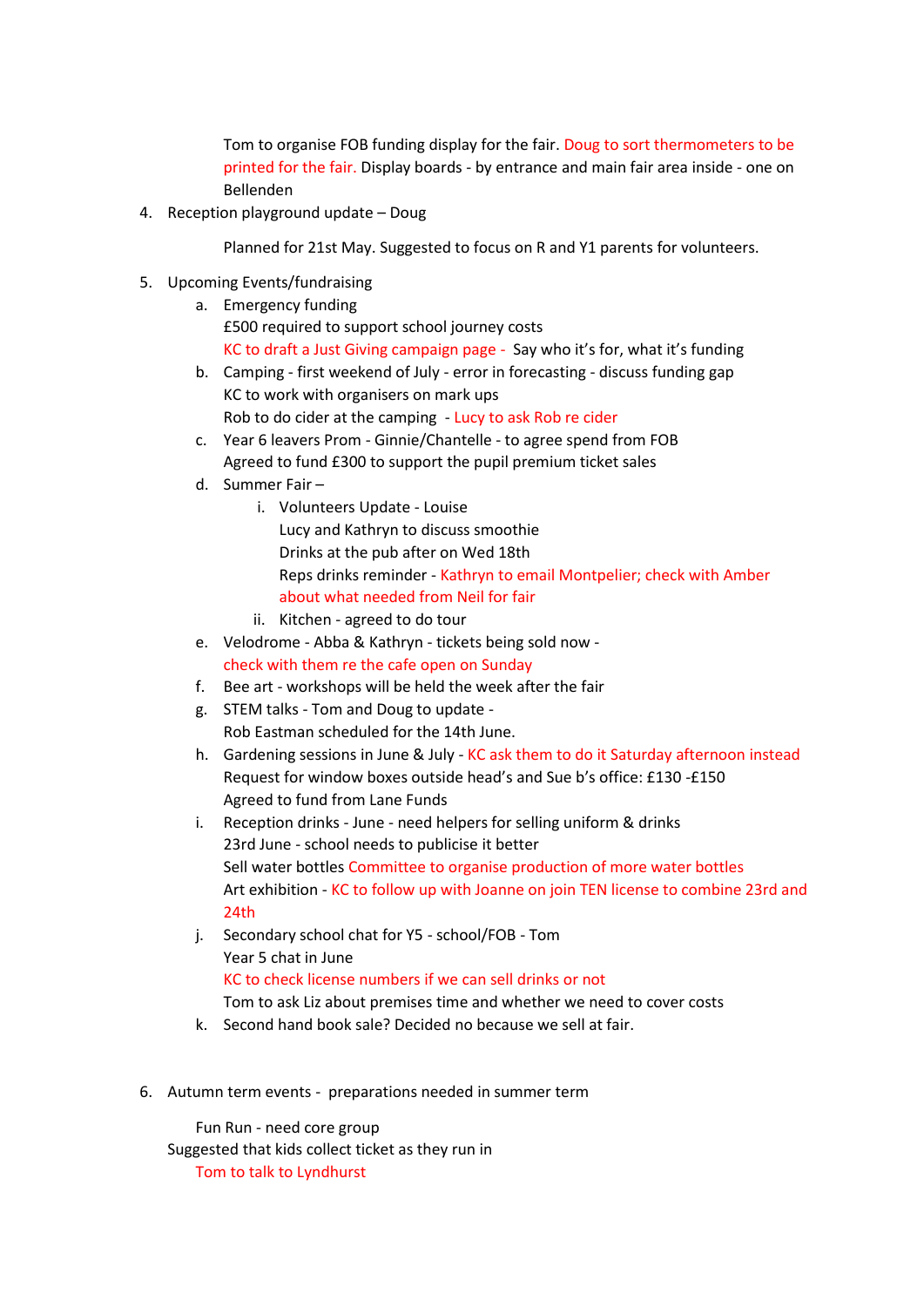Junior Park Run Liam year 2 KC to send dates around

Art competition & calendar sales – Doug - to discuss next time Doughies pizza making ? Doug to follow up

Add sports day lollies - sort!

- 7. School discussions
	- a. Sports day ribbons Ginnie to make proposal
	- b. Scaffolding & renovation update
	- c. Poster displays: Follow up with joanne re formal application for poster displays
	- d. Grants next meeting

FoB communication - to receive updates from the comms review from school

- 8. AOB
	- a. Crockery rental how to take payments BACS transfer probably - Doug to confirm

## **Finances update**

| <b>SPENDING PROJECTION 2021/22</b>                             |                            |           |             |
|----------------------------------------------------------------|----------------------------|-----------|-------------|
| Before school practices 500 per<br>term, to cover 2020/21 year |                            | £1,500.00 |             |
| Sports Day Iollies                                             |                            | £380.00   |             |
| Bee hive                                                       |                            | £1,500.00 |             |
| Theatre trip for the whole school                              | (capped at this<br>amount) | £2,775.00 |             |
| Y6 (and others) performances &<br>license                      |                            | £1,500.00 | "Arts Fund" |
| Instrument repairs/replacements                                | allow                      | £1,000.00 |             |
| Pupil premium Y6 yearbook and<br>hoodies                       |                            | £193.90   |             |
| Gardens: Copleston, School (not inc<br>Lane)                   |                            | £700.00   |             |
| Classroom terrariums                                           |                            | £432.00   |             |
|                                                                | <b>TOTAL</b>               | £9,980.90 |             |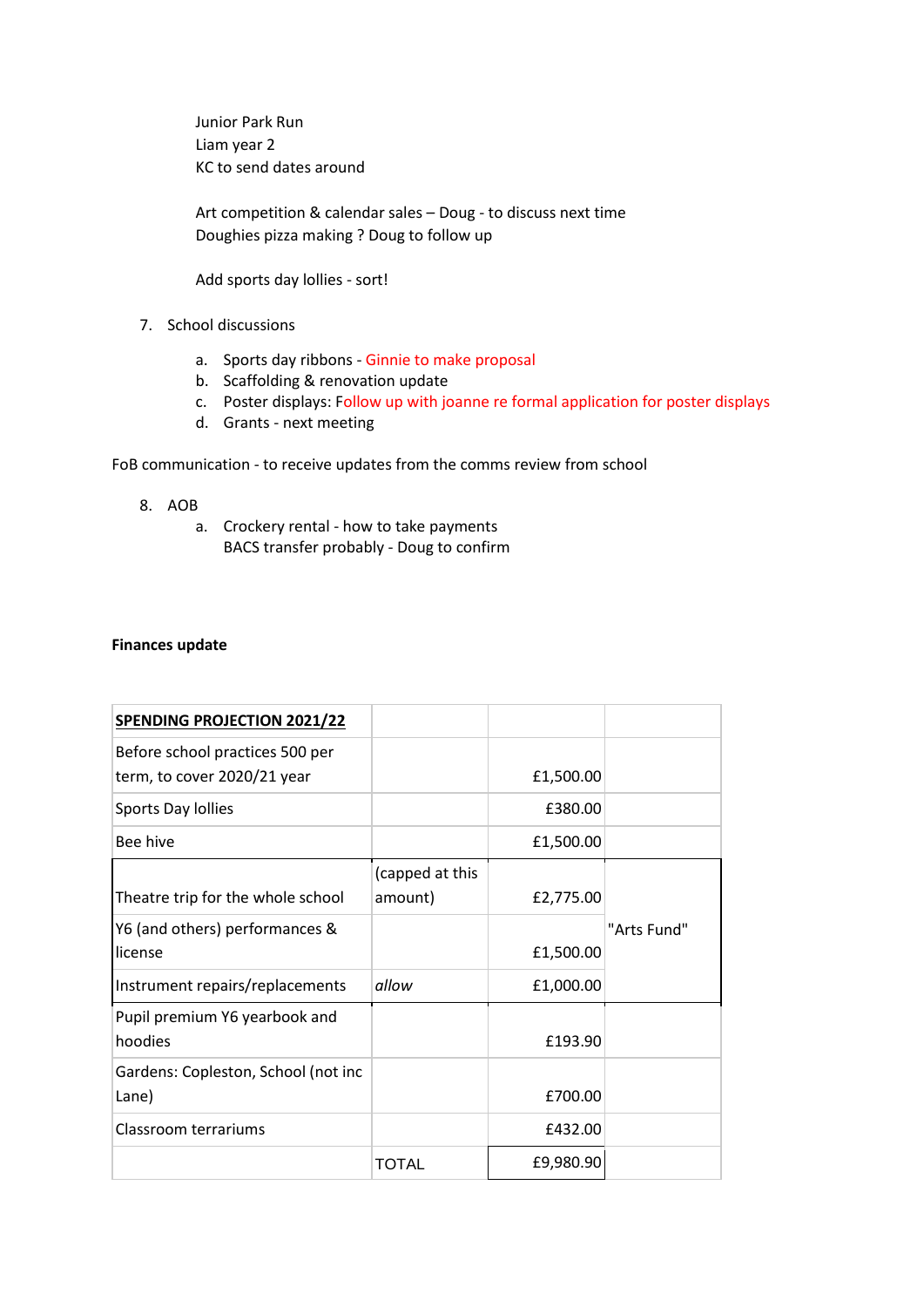| 2021/22 fundraising goal            | £23,530.90 |  |
|-------------------------------------|------------|--|
|                                     |            |  |
| Justgiving, Zoom)                   | £550.00    |  |
| Non-event related costs (Insurance, |            |  |
|                                     |            |  |
| (target)                            | £2,000.00  |  |
| Reception playground target         |            |  |
| Makers Room (revised estimate)      | £11,000.00 |  |
|                                     |            |  |
|                                     |            |  |

| <b>INCOME PROJECTION 2021/22</b>                    |           |
|-----------------------------------------------------|-----------|
|                                                     |           |
|                                                     |           |
| <b>AUTUMN TERM</b>                                  |           |
| Reception parents evening, drinks and uniform sales | £190.00   |
| School Fair Sept 2021                               | £2,775.00 |
| Fun Run actual inc Gift Aid                         | £5,200.00 |
| Autumn uniform sale                                 | £390.00   |
| Reception and Y2 tea towels - estimate              | £300.00   |
| Velodrome Nov 21 - roughly                          | £150.00   |
| Xmas Cards 2021 - roughly                           | £800.00   |
| Friends Drinks/AGM                                  | $-E40.00$ |
| <b>Xmas Trees</b>                                   | £1,435.00 |
| Festive Market proceeds, inc wooden decorations     | £1,630.00 |
| Bee merchandise sales at Festive Market             | £282.00   |
| Addtional wooden decoration sales                   | £130.00   |
| Other donations this term (actual)                  | £290.00   |
|                                                     |           |
| <b>SPRING TERM</b>                                  |           |
| Terrarium workshop event                            | £258.00   |
| Quiz                                                | £1,430.00 |
| Raffle                                              | £1,023.00 |